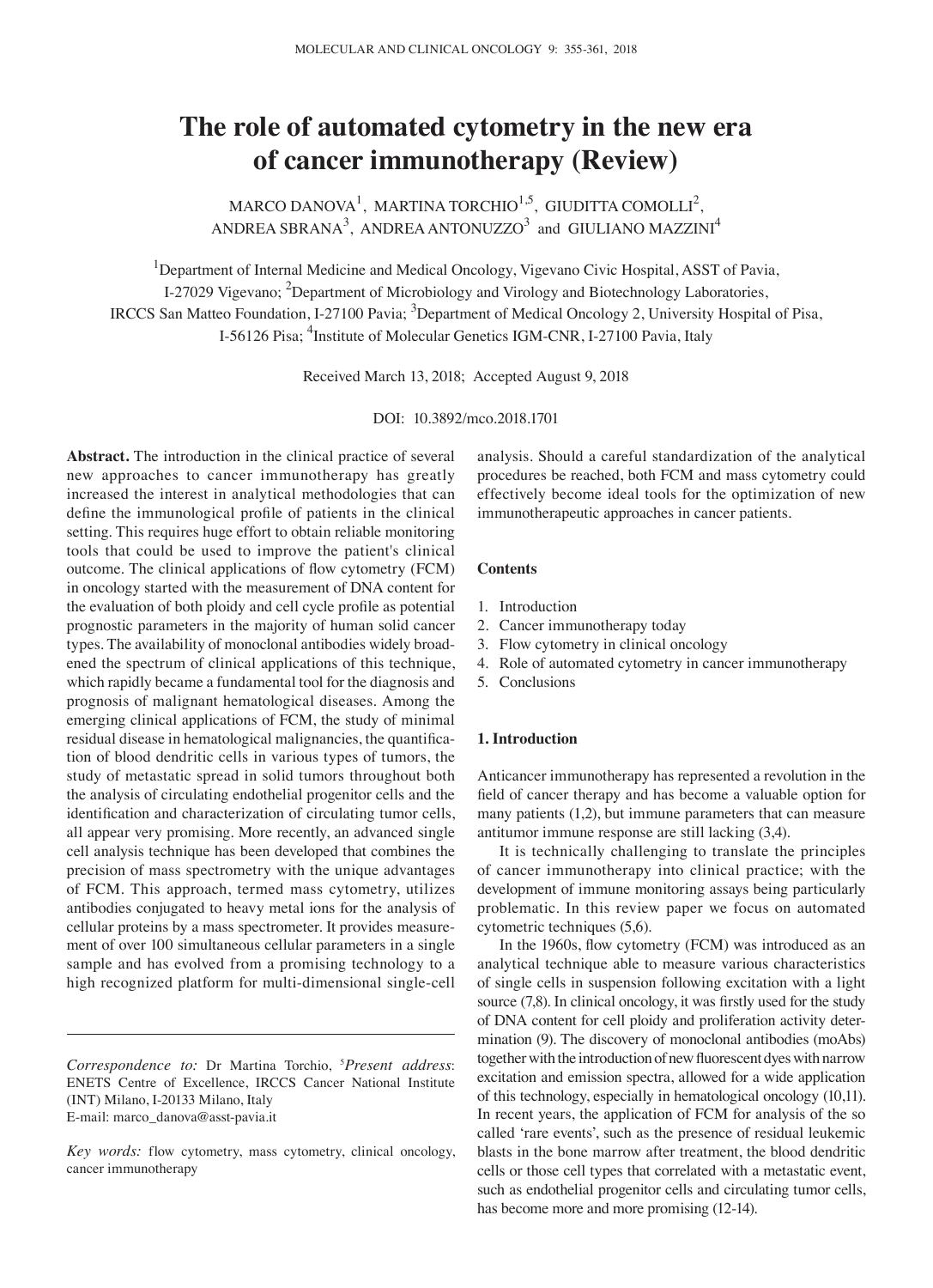Recently, a new analytical approach, called mass cytometry, which combines the precision of mass spectrometry with the power of flow cytometric analysis, has been developed. The application of this technique is expected to answer a multitude of biological questions with a single sample and it will significantly enhance our ability to evaluate complex cellular systems with unique opportunities for biomarker development. However, at the moment the quantity and complexity of data obtained with this technology requires some analytical considerations (15,16).

In this paper, we briefly review some of the current clinical applications of FCM in Oncology and we discussed the potential of both FCM and mass cytometry in the field of immuno-oncology.

# **2. Cancer immunotherapy today**

Cancer immunotherapy is a treatment that enhances the patient's immune system to make it capable of killing tumor cells. After years of mixed results, with hopes dashed by failures in the field of immuno-oncology, the role of immunotherapy as an effective anticancer therapy has been established (17). The success of immunotherapy depends on the combination actions of host immune cells and tumor microenvironment, and because of the complexity of these mechanisms, a deeper knowledge of these aspects will contribute to make immunotherapy more effective.

Cancer immunotherapies are based upon several strategies that range from stimulating effector mechanisms to inhibiting suppressive ones. Strategies to prompt activation of effector immune cells include vaccination with tumor antigens or amplification of antigen presentation mechanisms to increase the ability of the patient's immune system to produce an immune response against cancer cells (18). Additional stimulatory strategies include adoptive cellular therapy (e.g., administering immunocompetent cells directly to patients), the administration of oncolytic viruses for the initiation of systemic antitumor immunity, and the use of Abs that enhance T cell activity (19). Strategies to stop immunosuppressive mechanisms include some types of chemotherapy, the use of Abs as a mean to switch off regulatory T cells, and the use of antibodies against immune-checkpoint molecules, such as CTLA-4 and programmed cell death protein 1 (PD-1)/PD-ligand 1 (PD-L1) (20). Several cancer immunotherapies of these classes have been recently approved and durable benefit with manageable toxicity can be achieved.

Ipilimumab, a fully human immunoglobulin G1 (IgG1) MoAb, was the first targeted, anti‑CTLA‑4, checkpoint inhibitor. Data obtained from the randomized study showed that Ipilimumab significantly increased the lifespan of the melanoma patients. Ipilimumab was the first therapy to demonstrate a survival benefit for patients with metastatic melanoma (21), and it was approved by the US Food and Drug Administration (FDA) for the treatment of advanced melanoma in 2010 (22). More impressive than the mean survival benefit was the effect of Ipilimumab on long-term survival: 20.8% of ipilimumab plus dacarbazine treated patients survived more than three years compared with 12.2% of patients receiving Dacarbazine only survived same time (23). The first clinical study of PD-1 blockade for solid tumors began in 2006, using a human MoAb against PD-1 (Nivolumab). It was initially tested in patients with previously untreated metastatic melanoma p without v-Raf murine sarcoma viral oncogene homolog B (BRAF) mutation: 72.9% patients in the Nivolumab-arm achieved a 1 year-overall survival rate, a much higher rate than the 42.1% registered in the Dacarbazine-arm (as well as a longer progression-free survival) (24). Data obtained from clinical trials conducted in non‑small cell lung cancer (NSCLC) patients showed a cancer regression rate of about 6-17%, a significant increase in survival rates (e.g., 1- and 2-year survival rates of 62 and 43%, respectively for melanoma or 1- and 2-year survival rates of 42 and 23%, respectively for lung cancer) (25), and a durable partial or complete response in a significant portion of treated cancer pts (26).

Pembrolizumab, another PD‑1 blockade antibody, has been approved for NSCLC with over 50% PD-L1 expression as a first line therapy (27). In a phase 3 trial conducted by Rek and Colleagues, 305 patients, with previously untreated advanced NSCLC with PD-L1 expression on at least 50% of tumor cells and no sensitizing mutation of the epidermal growth factor receptor gene or translocation of the anaplastic lymphoma kinase gene, were randomized to receive either Pembrolizumab (at a fixed dose of 200 mg every 3 weeks) or the investigator's choice of platinum-based chemotherapy. The median progression-free survival time was 10.3 months in the Pembrolizumab group vs. 6.0 months in the chemotherapy group. The response rate was higher in the Pembrolizumab group than in the chemotherapy group (44.8 vs. 27.8%), and the median duration of response was longer (not reached vs. 6.3 months) (28).

On the other side of PD‑1/PD‑L1 axis, Atezolizumab, a PD-L1 inhibitor, demonstrated significant activity in previously treated NSCLC patients, where it produced a median overall survival of 11.4 months vs. 9.5 months in Docetaxel-treated patients (29). Improved efficacy was observed with increasing PD-L1 expression: In fact, patients with the lowest PD-L1 did not appear to benefit from Atezolizumab treatment. Atezolizumab is being further assessed as first line treatment in PD-L1+ locally advanced or metastatic NSCLC pts, and vs. Docetaxel as second- or third-line treatment in locally advanced or metastatic NSCLC pts (30).

However, effective patient selection tools have not always accompanied this impressive clinical development of anti‑PD‑1/PD‑L1 inhibitors (31,32). The results of major clinical studies reveal how, despite the remarkable survival benefit obtained with checkpoint inhibition immunotherapy in certain populations, around 40‑60% of patients will not benefit from these therapies (33). Additionally, these treatments are costly and might have some associated toxicities. To date, no such pre-treatment biomarker has been validated to the point of inclusion in standard-of-care therapeutic decision-making, although insights have emerged from the identification of certain post-treatment immune responses that seem to correlate with clinical outcome (34,35). Thus, it is imperative to identify valid biomarkers of response that help us in optimizing patient selection (36). Given the dynamic nature of the immune system and the multiple elements involved in the complex immune response against cancer, developing biomarkers for immunotherapy is more challenging than developing biomarkers for targeted therapy (37-39).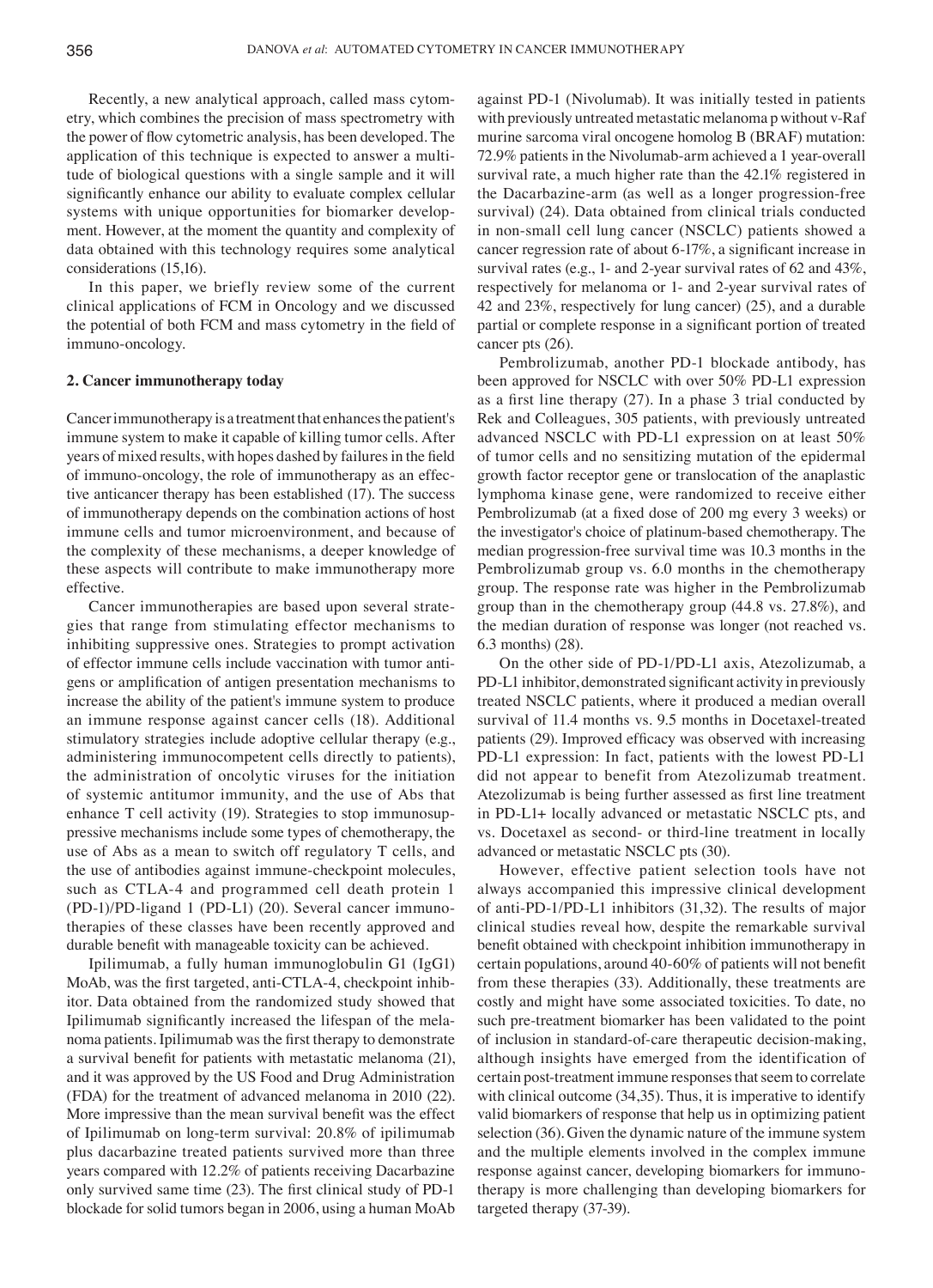Novel technologies are also needed to support, facilitate, and accelerate the clinical translation of these forms of immunotherapy (40). Specifically, the technological needs include: i) rapid characterization of the tumor and its immune microenvironment at the time of diagnosis; ii) prediction models of therapy outcome to guide treatment decisions for each patient, and iii) characterization of new tools for treatment.

# **3. Flow cytometry in clinical oncology**

*DNA ploidy and cell cycle analysis.* The analysis of nuclear DNA content for the evaluation of both ploidy and cell cycle profile in the large majority of human cancers has been made through FCM for more than 25 years(9,11,41). At the beginning, this type of analysis addressed hematological malignancies but, with the development of reliable tissue disaggregation and staining techniques, together with increasingly sophisticated multiparametric analyses supported by advanced acquisition systems and dedicated software for data elaboration and display, it was extended to almost all solid cancers. In recent years an impressive number of articles have been published on the potential clinical utility of the data derived from analysis of DNA content by FCM, with particular attention to the prognostic value of tumor ploidy and proliferative activity. Early investigations focused on the correlation of these biological characteristics with known prognostic factors, in particular clinical stage and histologic grade. Second-generation studies tried to correlate tumor ploidy and/or proliferative activity with the patient clinical course. From these studies aneuploidy showed important biological implications in many of the more common human malignancies, but it did not always correlate with classical clinical-pathological parameters or with prognosis (9). Alternatively, the critical level of sensitivity of FCM in the detection of the so called near-diploid/aneuploidy prevented from its routine application (42). Tumor proliferative activity (S‑phase fraction) has been studied less extensively, but it might also be an outcome predictor in some tumor types. In addition, through ploidy and proliferative activity measurements, flow cytometric studies have focused on the possibility to provide a biological rationale to assist oncologists in selecting the treatment for some tumors, i.e., to predict the outcome of specific treatment regimens (43,44). However, the peculiar technical capabilities of FCM did substantially fail in the above mentioned applications and showed a relatively little impact in clinical oncology. To partially explain this point it must be considered that, both ploidy and proliferative activity should be evaluated by examining tumor specimens from homogeneous patient series within specifically designed clinical trials and this has not always been the case. As a result, we see that the major limitation to an even more extensive clinical application of these data is coming from the sometimes strong lack of concordance between the various studies. If this can be sometimes ascribed to an inadequate design of prospective studies (i.e., insufficient patient number or short follow up), in many cases the discrepancies come from some technical aspects of FCM applications. A large number of studies have been carried out using formalin-fixed, paraffin-embedded tumor specimens that permitted the retrospective analysis of archival specimens. However, there are three potential limitations to the use of the archival material. Firstly, due to fixation‑induced variations in flourochrome binding, external diploid standards cannot be utilized to determine which G0/1 peak represents the diploid subpopulation. Secondly, a problem with the use of paraffin-embedded material is that enzymatic digestion, required to produce single-cell suspensions, always results in a variable amount of subcellular debris, which is superimposed to the DNA histogram: if this debris fraction is not taken into account, overestimation of tumor S-phase fraction can occur. Thirdly, the resolution of DNA histograms obtained from paraffin-embedded specimens, as already mentioned, is usually lower than that obtained from fresh material and this increases the risk that aneuploidy tumors with near‑diploid DNA content can be misclassified. In summary, despite early optimism, the clinical applications of DNA content analysis by FCM did not show a real impact on the diagnosis of neoplastic diseases or in the determination of prognosis of cancer patients.

*Immunophenotypic analysis.* One of the most important routine clinical applications of FCM derives from the identification and quantitation of cellular antigens by the use of flourochrome-labelled MoAbs (10). FCM has the ability to simultaneously evaluate the expression of several Ags, as well as the physical properties (size and cytoplasmic complexity) of individual cells, and to identify both normal and abnormal cell populations.

The identification and classification of cells by the presence of surface antigens began with the revolution of the discovery of T and B cells and has expanded to the analysis of other cell types i.e. monocytes, macrophages and immature myeloid cells. During the 1980s and 1990s FCM became an essential methodology for lineage characterization of immature precursor in hematological neoplasms and it also played an important role for the diagnosis and classification of lymphoid cell neoplasms. Abnormal maturation patterns in myeloid cells have also been used to refine the diagnosis of myelodysplastic syndromes. In the last ten years we have seen impressive advances in flow cytometric instrumentation that, together with the availability of wide range of Abs and fluorochromes, have improved our ability to identify different normal and aberrant cell populations (45,46). Flow cytometry in the onco-hematological setting can be applied for determining origin and stage of differentiation of leukemias and lymphomas, detecting early recurrence of hematological malignancies (thus providing prognostic and therapeutic information for patients with lymphoid neoplasms), monitoring chemotherapeutic treatments, and for post-monitoring of bone marrow transplantation procedures. Hence, flow cytometric immunophenotyping has become an indispensable tool for the diagnosis, classification, staging, and therapy monitoring in οnco‑hematology (47,48).

*'Rare event' analysis.* One of the major advantages of FCM comes from its ability to obtain information from single cells identified inside a heterogeneous cellular population. A cell is considered 'rare' when the number of that specific subpopulation represents <0.001% of the entire population. For an analytical methodology o be adequate for this analysis inside a more prevalent population, it should overcome the sources of artifacts that become apparent only when a very large numbers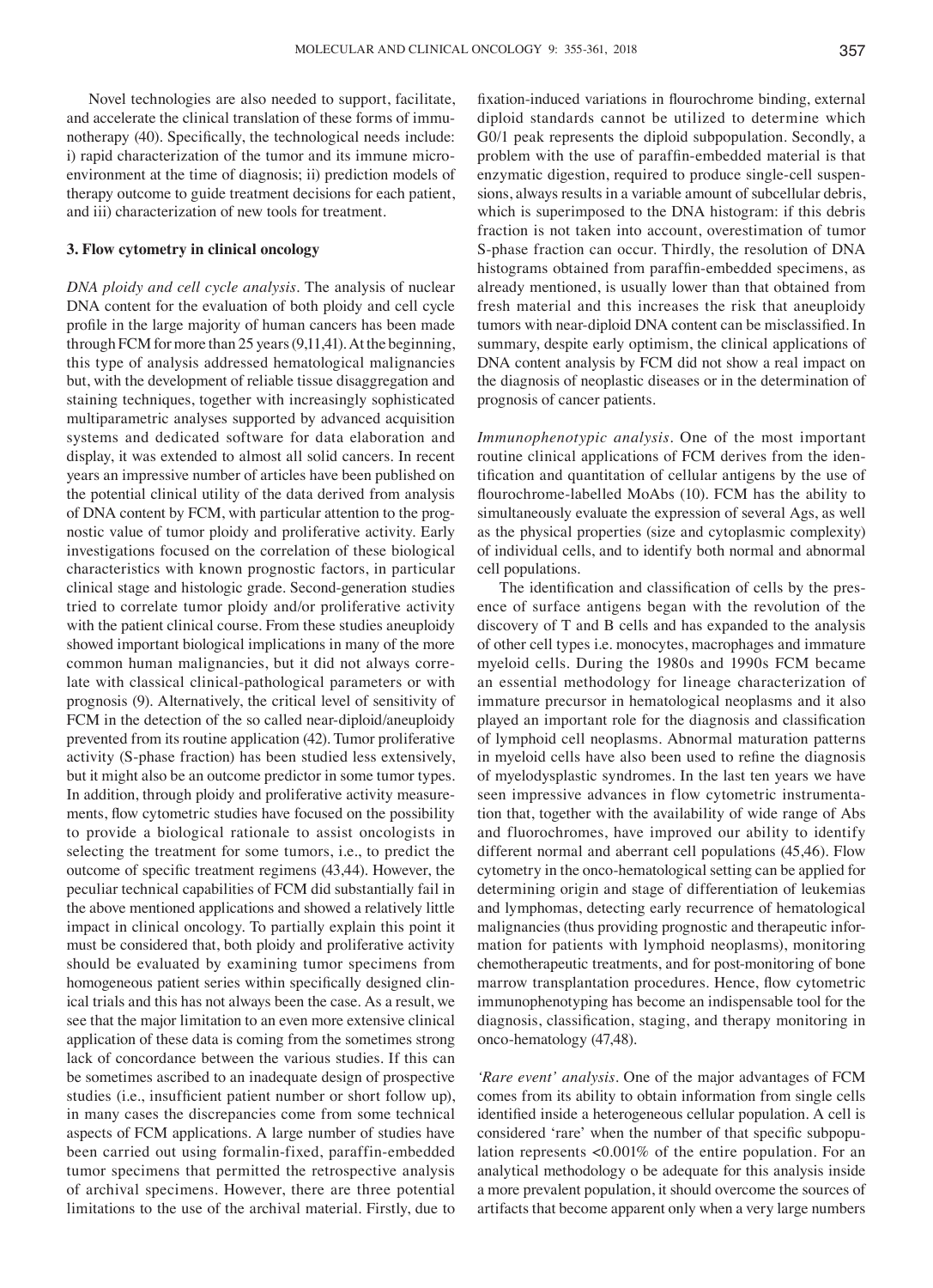of cells are acquired. Flow cytometry has allowed most of the studies of rare cell populations and the most recent machines allow the detection of cells that represent 0.0001% of the entire cell pool. Some examples of rare event problems that can be studied by FCM include the study of the minimal residual disease (MRD) in hematological malignancies, the detection and quantification of blood-circulating dendritic cell subsets, as well as of circulating endothelial cells and their progenitors and, more recently, of circulating tumor cells (12-14)*.*

*Minimal residual disease in onco‑hematology.* Flow cytometry has become an essential tool for the characterization of hematological cancers and several technological improvements have allowed the identification of very small tumor populations that may survive after induction therapy, and represent the MRD. The wide choice of Abs used in MRD detection has helped to give a precise definition that identifies abnormal populations throughout the treatment. Improvements in FCM hardware have allowed for high rate of data collection and the availability of new fluorochromes have allowed the rare population of interest to be isolated with sufficient precision. This latter point, together with the low background signal, have allowed the detection of residual tumor populations in a population of normal cells. As far as the count of such rare events is concerned, the distribution is governed by Poisson statistics, so that precision increases when a higher number of cells is collected. In several hematological malignancies, identification of populations at frequencies of 0.001% and lower has been observed (49). In the clinical setting, the quantitation of MRD by FCM has been shown to correlate with the relapse and survival rates in some hematological diseases; for this reason, evidence of MRD is sometimes taken as a parameter to change therapy during treatment protocols (50).

*Circulating dendritic cells.* Dendritic cells (DC) are specialized phagocytes that possess a unique ability to sense perturbations in the tissue microenvironment and activate adaptive immune responses, whilst maintaining immunological tolerance. They are crucial antigen-presenting cells and play a primary role in antitumor immune response by controlling the initiation of the T cell-dependent immune response. Two peripheral blood DC subsets have been identified on the basis of their CD11c expression: The CD11c‑negative (CD11c‑) DCs (that express high levels of CD123), lymphoid‑derived DCs, and the CD11c+/CD123-cells, myeloid-derived ones. In the last several years, several FCM studies have focused on the determination of the number and of the functional alterations of DCs and their subsets in different type of human cancers (51). Some of these studies have been conducted to investigate the contribution of blood-derived DCs to the mechanisms of the immune responses of patients with advanced cancer; this might help in the selection of potential candidates for active immunotherapy trials (48).

*Circulating endothelial cells and endothelial progenitors.*  Circulating endothelial cells (CECs) represent a promising tool for the monitoring of the treatment response and of the clinical outcome in oncological patients, whereas endothelial progenitor cells (EPCs) are a blood‑circulating cell population that is able to form endothelial colonies *in vitro* and to promote

vasculogenesis (52). Both these cells have been proposed as non-invasive surrogate biomarkers of cancer angiogenesis. Their baseline number and kinetics in cancer patients have been widely studied and several previous experiences have demonstrated that they can be affected by both disease status and anti-cancer treatments (53,54). Multiparameter FCM has been commonly used to quantify CECs and EPCs and their subpopulations, but this is still technically challenging, because at the moment there are no standardized protocols for their identification and counting. Major limitations include: i) Multiple flow cytometric protocols and methods; ii) heterogeneity in sample processing phases; iii) absence of consensus on standardized and validated MoAb panels for CECs and EPCs; iv) specific compensation and gating strategies; v) application of specific data analysis programs. The lack of a consensus on a valid CEC and EPC phenotypic definition and the multitude of the used flow cytometric methods have resulted in a great heterogeneity in the reported blood levels of CECs and EPCs, which limits the impact of the obtained data in clinical practice (53).

*Circulating tumor cells.* In the last 10 years, circulating tumor cells (CTCs) have been widely studied as new biomarkers, because they provide a non-invasive source of tumor material that can be evaluated throughout all the stages of disease management (including monitoring the response to therapy, identifying possible therapeutic targets, and assessing the development of drug resistance) (55-57). Blood‑isolated cells can be used for phenotypic analysis, tumor genotyping, transcriptional profiling, as well as for *ex vivo* cell cultures (58). Prognostic value of CTC enumeration has been shown in several types of epithelial tumors and a worse survival has been observed in patients with a higher number of CTCs in breast, prostate, and colorectal cancer. Recent findings about CTCs suggest that the mere enumeration at a certain moment may not be sufficient as a prognostic and predictive biomarker. In particular, it is now known that CTCs are actually a heterogeneous population and the genetic and phenotypic characteristics of tumor cells can change over time, especially in those patients who undergo active treatments. Therefore, not only should CTCs be counted, but they should also be characterized at different moments of the care pathways. Moreover, CTC characterization could provide fundamental information about genotypic and phenotypic features of a tumor, thus sparing the patient the stress of an invasive procedure. There are a variety of novel technologies that are currently under study and development for the detection and analysis of rare circulating cells in cancer patients (56).

Flow cytometry was one of the first techniques used for the detection of blood CTCs (55). It is an excellent tool for this purpose, because it possesses the ability to easily recover viable cells with high purity that are suitable for downstream molecular analysis. In recent years, different automated cytometry techniques have been employed to further subdivide CTCs according to tumor origin and proliferative/invasive capacity, and FCM remains promising in this field. However, as a general consideration, although CTCs are already used in clinical trials as a possible biomarker, their routine clinical utility is still under active investigation.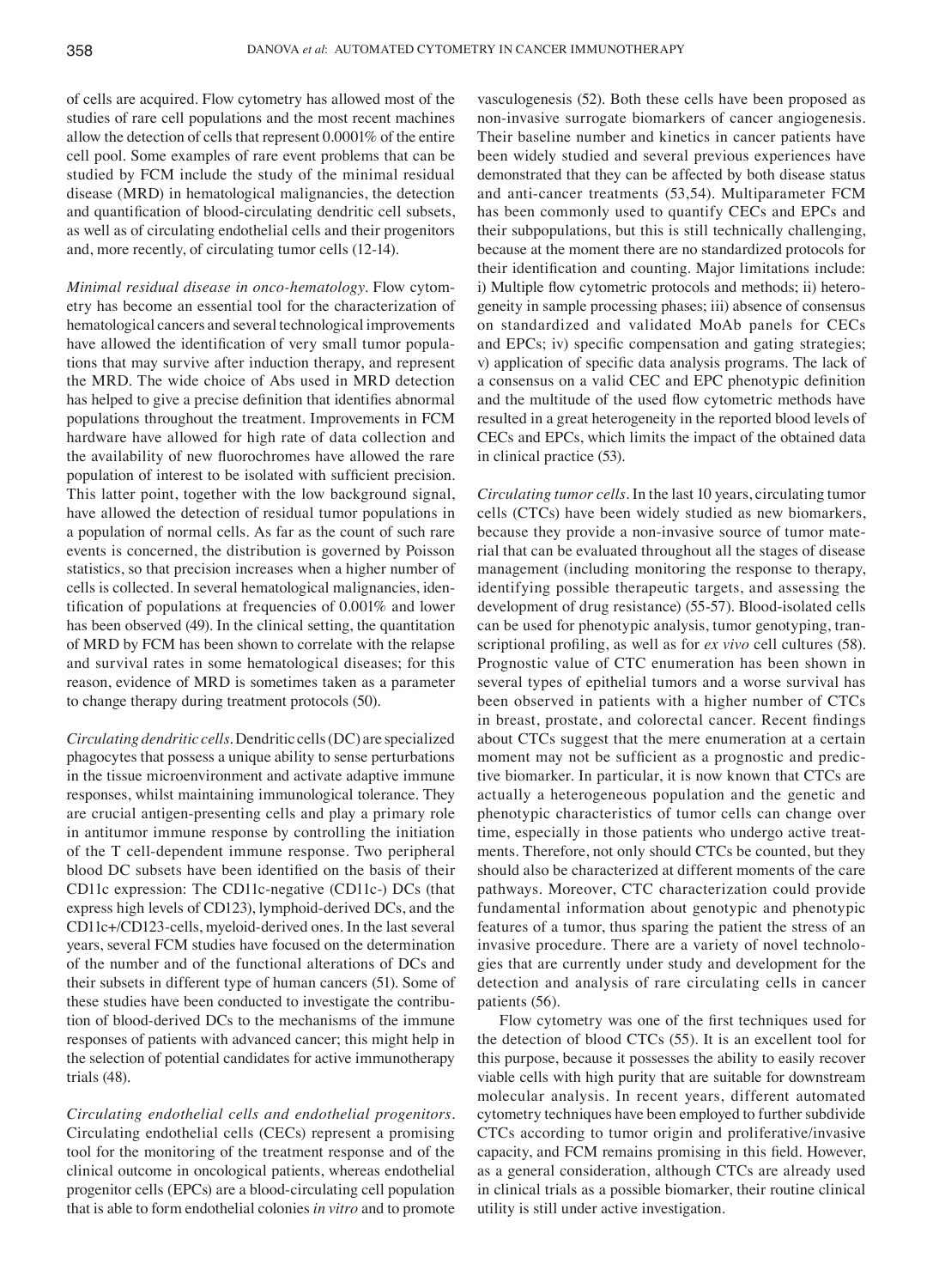#### **4. Role of automated cytometry in cancer immunotherapy**

# A wide variety of automated cytometry technologies are being explored to be clinically implemented as a possible help in the management of new immunotherapeutic strategies in clinical oncology. In fact, sensitive and accurate assays that determine the presence of cancer biomarkers and host immune responses may allow clinicians to more effectively determine the therapeutic response and allow better treatment strategies Other reliable technologies detect the presence of micrometastases and will allow routine and frequent testing after treatment and during remission or focus on the features of the tumor microenvironment that possibly hinder immunotherapy (58).

These technological assays do represent important challenges for bioengineers that hopefully may soon help translate the promise of immunotherapy into reality. This could be realized by developing the needed assays for effective patient monitoring.

Clinical cytometry has evolved from a technique that was primarily used to characterize large populations of abnormal cells to one that can routinely evaluate small populations of cells with abnormalities in antigen expression. These advances have expanded in recent years and the technique has become refined enough to be routinely applied to immunophenotyping.

Flow cytometry traditionally uses fluorochrome-labelled probes to identify cells expressing the target of those probes. A new platform for FCM has been developed and this includes the precision of mass spectrometry. The fusion of the two technologies, termed mass cytometry (cytometry by time‑of‑flight, CyTOF), provides the simultaneous measurement of over 40 parameters at a single-cell level, significantly increasing the possibility to evaluate complex cellular systems. In mass cytometry, the fluorescent probes are replaced by heavy metal isotopes that are chelated to a polymer, covalently linked to antibodies. After staining with these probes, cell suspension is introduced via an aereosol stream onto a plasma column, resulting in an ionization of the labelled cells. The heavy ions (derived by each single cell) are then focused into a time-of-flight detector (15,59).

Both conventional FCM and mass cytometry allow the quantitation of multiple parameters in lots of individual cells by combining different phenotypic and functional markers and have the potential to give information on immune responsiveness in cancer patients. In particular, they are suitable to study the functional heterogeneity of cancer cells and to define predictive biomarkers for immunotherapy.

However, there are some technico-metodological warnings that need taking into account. In both analytical platforms, FCM and mass cytometry, there can be loss of cells in sample preparation and washing steps, although mass cytometry generally requires more washing steps than fluorescence assays. Collection speed is also much lower in mass cytometry (300‑500 events per second, compared to several thousand event/second in fluorescence cytometry). Cells for these assays need to be in single-cell suspensions and debris and cell aggregates can interfere with the interpretation of data. Because of the potential cell loss, samples with  $<10^5$  cells are usually not appropriate for either FCM or mass cytometry. Finally, both assays require good viable cells and this can be compromised by overnight shipping of blood.

# **5. Conclusions**

Immune monitoring has become an essential tool in the field of new cancer immunotherapy and to clarify the mechanisms at the basis of a successful treatment. Flow cytometry is the typical multi-parameter analytical assay for the characterization of single cells in solution, and it has been largely utilized in preclinical immunology as well as in cancer immunotherapy trials. Applications of FCM in cancer immune monitoring include the characterization of tumor-antigen specificity of a patient's T cells by peptide-MHC multimers, the intracellular staining for effector cytokines, the evaluation of cytotoxicity, the measurement of the proliferation and the assessment of immune cells.

Mass cytometry is a relatively novel technology similar to FCM that has emerged as a competitive technical approach for multi-dimensional, single cell analysis. The use of probes that are labelled with heavy metal ions rather than fluorescence probes and then detected with time-of-flight mass spectrometry may allow the simultaneous detection of up to 40 parameters. The application of both techniques in the field of cancer immunotherapy is very promising and a number of related applications are under development. If implemented, this may allow for the generation of large amounts of multidimensional data that are amenable to high through-put analysis and this may offer unique opportunities and challenges for the field of biomarker development. The use of these powerful techniques will answer a multitude of questions with just one sample being analyzed and this will likely help to tailor cancer immunotherapies to each patient.

Given the technical complexity of both assays, reproducibility still represents a problem and this strongly underlines the need for a standardization at various levels, such as sample handling procedures, instrument set up, gating and analysis strategies and data reporting systems. Overcoming these challenges will make this technique perfect to optimize cancer immunotherapy, since we may learn more from clinical trials and we will be able to better predict how each individual patient should be treated. This will turn immunotherapy into a fundamental therapeutic strategy for a larger number of patients.

#### **Acknowledgements**

Not applicable.

## **Funding**

No funding was received.

# **Availability of data and materials**

Materials included in the manuscript, including all relevant raw data, will be made freely available to any researchers who wish to use them for non-commercial purposes, while preserving any necessary confidentiality and anonymity.

#### **Authors' contributions**

MD, MT, GC, AS, AA and GM contributed to study design and writing of the manuscript.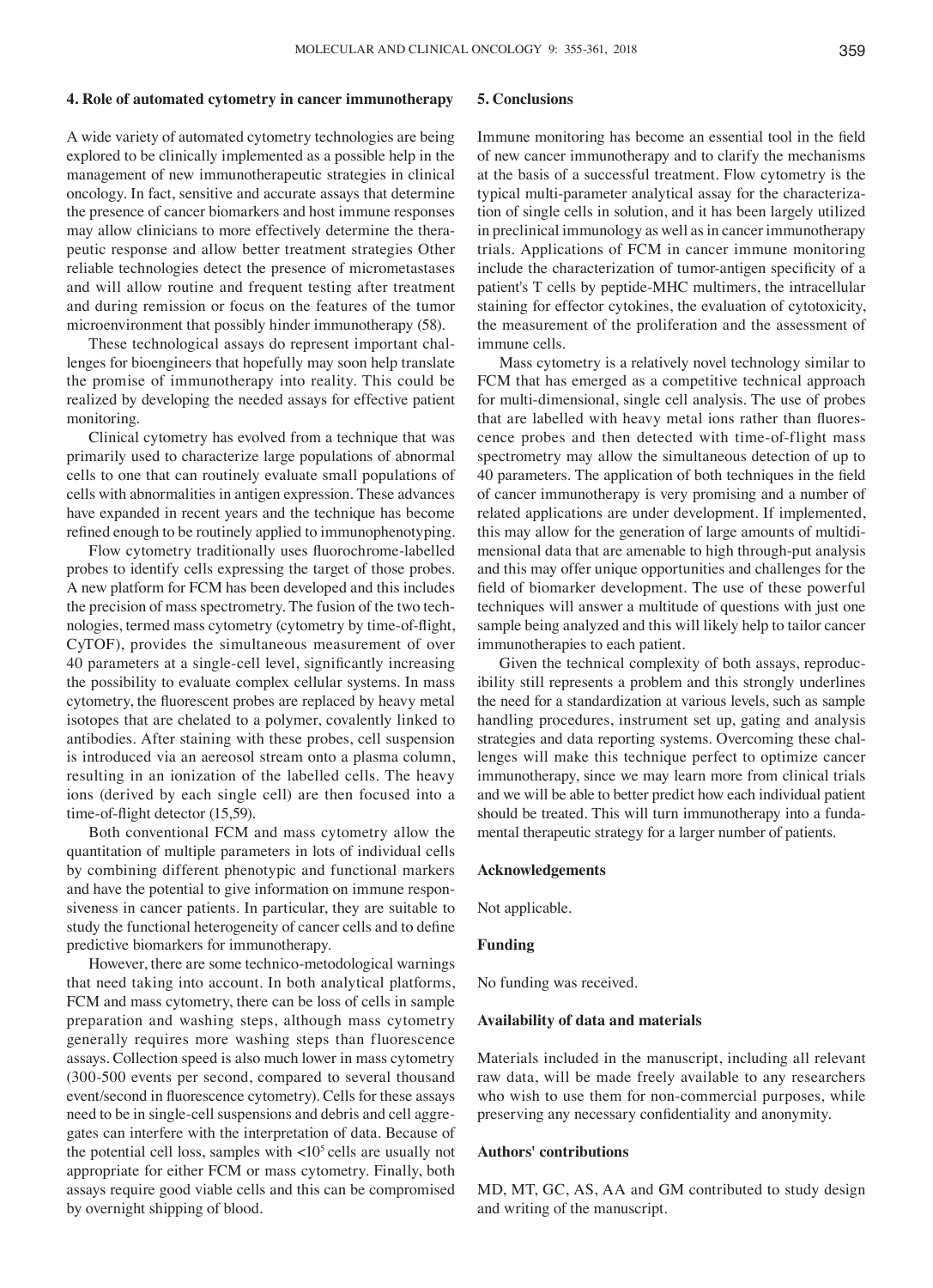### **Ethics approval and consent for publication**

Not applicable.

#### **Patient consent for publication**

Not applicable.

# **Competing interests**

The authors have no competing interests to declare.

#### **References**

- 1. Decker WK, da lva RF, Sanabria MH, Angelo LS, Guimarães F, Burt BM, Kheradmand F and Paust S: Cancer immunotherapy: Historical perspective of a clinical revolution and emerging preclinical animal models. Front Immunol 8: 829, 2017.
- 2. FarkonaS, DiamandisEP and Blasutig IM: Cancer immunotherapy: The beginning of the end of cancer? BMC Med 14: 73, 2016.
- 3. Yuan J, Hegde PS, Clynes R, Foukas PG, Harari A, Kleen TO, Kvistborg P, Maccalli C, Maecker HT, Page DB, *et al*: Novel technologies and emerging biomarkers for personalized cancer immunotherapy. J Immunother Cancer 4: 3, 2016.
- 4. Butterfield LH: The society for immunotherapy of cancer biomarkers task force recommendations review. Semin Cancer Biol: Sept 22, 2017 (Epub ahead of print).
- 5. Maecker HT and Harari A: Immune monitoring technology primer: Flow and mass cytometry. J Immunother Cancer 3: 44, 2015.
- 6. Greenplate AR, Johnson DB, Ferrell PB Jr and Irish JM: Systems immune monitoring in cancer therapy. Eur J Cancer 61: 77-84, 2016.
- 7. Robinson JP and Roederer M: History of science. Flow cytometry strikes gold. Science 350: 739-740, 2015.
- 8. Blow N: Going with the flow. Biotechniques 62: 201‑205, 2017.
- 9. Mazzini G and Danova M: Fluorochromes for DNA staining and quantitation. Methods Mol Biol 1560: 239‑259, 2017 (Springer Science Business Media LLC).
- 10. Craig FE and Foon KA: Flow cytometric immunophenotyping for hematologic neoplasms. Blood 111: 3941-3967, 2008.
- 11. Adan A, Alizada G, Kiraz Y, Baran Y and Nalbant A: Flow cytometry: Basic principles and applications. Crit Rev Biotechnol 37: 163-176, 2017.
- 12. Irish JM and Doxie DB: High-dimensional single-cell cancer biology. Curr Top Microbiol Immunol 377: 1-21, 2014.
- 13. Proserpio V and Lönnberg T: Single-cell technologies are revolutionizing the approach to rare cells. Immunol Cell Biol 94: 225-229, 2016.
- 14. Liang SB and Fu LW: Application of single‑cell technology in cancer research. Biotechnol Adv 35: 443-449, 2017.
- 15. Spitzer MH and Nolan GP: Mass cytometry: Single cells, many features. Cell 165: 780-791, 2016.
- 16. Behbehani GK: Applications of mass cytometry in clinical medicine: The promises and perils of clinical CyTOF. Clin Lab Med 37: 945-964, 2017.
- 17. Chen DS and Mellman I: Elements of cancer immunity and the cancer-immune set point. Nature 541: 321-330, 2017.
- 18. Ozverel CS, Karaboz I and Nalbantsoy A: Novel treatment strategies in cancer immunotherapy. Acta Biol Turc 30: 36-51, 2017.
- 19. Eggermont LJ, Paulis LE, Tel J and Figdor CG: Towards efficient cancer immunotherapy: Advances in developing artificial antigen-presenting cells. Trends Biotechnol 32: 456-465, 2014.
- 20. Śledzińska A, Menger L, Bergerhoff K, Peggs KS and Quezada SA: Negative immune checkpoints on T lymphocytes and their relevance to cancer immunotherapy. Mol Oncol 9: 1936-1965, 2015.
- 21. Hodi FS, O'Day SJ, McDermott DF, Weber RW, Sosman JA, Haanen JB, Gonzalez R, Robert C, Schadendorf D, Hassel JC, *et al*: Improved survival with ipilimumab in patients with metastatic melanoma. N Engl J Med 363: 711-723, 2010.
- 22. O'Day SJ, Maio M, Chiarion-Sileni V, Gajewski TF, Pehamberger H, Bondarenko IN, Queirolo P, Lundgren L, Mikhailov S, Roman L, *et al*: Efficacy and safety of ipilimumab monotherapy in patients with pretreated advanced melanoma: A multicenter single-arm phase II study. Ann Oncol 21: 1712-1717, 2010.
- 23. Robert C, Thomas L, Bondarenko I, O'Day S, Weber J, Garbe C, Lebbe C, Baurain JF, Testori A, Grob JJ, *et al*: Ipilimumab plus dacarbazine for previously untreated metastatic melanoma. N Engl J Med 364: 2517-2526, 2011.
- 24. Robert C, Long GV, Brady B, Dutriaux C, Maio M, Mortier L, Hassel JC, Rutkowski P, McNeil C, Kalinka‑Warzocha E, *et al*: Nivolumab in previously untreated melanoma without BRAF mutation. N Engl J Med 372: 320-330, 2015.
- 25. Brahmer J, Reckamp KL, Baas P, Crinò L, Eberhardt WE, Poddubskaya E, Antonia S, Pluzanski A, Vokes EE, Holgado E, *et al*: Nivolumab versus docetaxel in advanced squamous cell-non-small cell lung cancer. N Engl J Med 373: 123-135, 2015.
- 26. GettingerSN, HornL, GandhiL, SpigelDR, AntoniaSJ, RizviNA, Powderly JD, Heist RS, Carvajal RD, Jackman DM, *et al*: Overall Survival and Long‑Term Safety of Nivolumab (Anti‑Programmed Death 1 Antibody, BMS‑936558, ONO‑4538) in patients with previously treated advanced nons-mall-cell lung cancer. J Clin Oncol 33: 2004-2012, 2015.
- 27. Garon EB, Rizvi NA, Hui R, Leighl N, Balmanoukian AS, Eder JP, Patnaik A, Aggarwal C, Gubens M, Horn L, *et al*: Pembrolizumab for the treatment of non-small-cell lung cancer. N Engl J Med 372: 2018-2028, 2015.
- 28. Reck M, Rodríguez‑Abreu D, Robinson AG, Hui R, Csőszi T, Fülöp A, Gottfried M, Peled N, Tafreshi A, Cuffe S, *et al*: Pembrolizumab versus chemotherapy for PD-L1 positive non-small-cell lung cancer. N Engl J Med 375: 1823-1833, 2016.
- 29. Fehrenbacher L, Spira A, Ballinger M, Kowanetz M, Vansteenkiste J, Mazieres J, Park K, Smith D, Artal‑Cortes A, Lewanski C, *et al*: Atezolizumab versus docetaxel for patients with previously treated non-small-cell lung cancer (POPLAR): A multicentre, open-label, phase 2 randomised controlled trial. Lancet 387: 1837-1846, 2016.
- 30. Seetharamu N, Preeshagul IR and Sullivan KM: New PD-L1 inhibitors in non‑small cell lung cancer‑impact of atezolizumab. Lung Cancer (Auckl) 8: 67‑78, 2017.
- 31. Gridelli C, Ardizzoni A, Barberis M, Cappuzzo F, Casaluce F, Danesi R, Troncone G and De Marinis F: Predictive biomarkers of immunotherapy for non-small cell lung cancer: Results from an experts panel meeting of the italian association of thoracic oncology. Transl Lung Cancer Res 6: 373-386, 2017.
- 32. Liu D, Wang S and Bindeman W: Clinical applications of PD-L1 bioassays for cancer immunotherapy. J Hematol Oncol 10: 110, 2017.
- 33. Maleki Vareki S, Garrigós C and Duran I: Biomarkers of response to PD-1/PD-L1 inhibition. Crit Rev Oncol Hematol 116: 116-124, 2017.
- 34. Roussel H, De Guillebon E, Biard L, Mandavit M, Gibault L, Fabre E, Antoine M, Hofman P, Beau‑Faller M, Blons H, *et al*: Composite biomarkers defined by multiparametric immunofluorescence analysis identify ALK‑positive adenocarcinoma as a potential target for immunotherapy. OncoImmunology 6: e1286437, 2017.
- 35. Quandt D, Dieter Zucht H, Amann A, Wulf-Goldenberg A, Borrebaeck C, Cannarile M, Lambrechts D, Oberacher H, GarrettJ, NayakT, *et al*: Implementing liquid biopsies into clinical decision making for cancer immunotherapy. Oncotarget 8: 48507-48520, 2017.
- 36. Milano G: Resistance to immunotherapy: Clouds in a bright sky. Invest New Drugs 35: 649-654, 2017.
- 37. Martens A, Wistuba‑Hamprecht K, Geukes Foppen M, Yuan J, Postow MA, Wong P, Romano E, Khammari A, Dreno B, Capone M, *et al*: Baseline peripheral blood biomarkers associated with clinical outcome of advanced melanoma patients treated with Ipilimumab. Clin Cancer Res 22: 2908-2918, 2016.
- 38. Hegde PS, Karanikas V and Evers S: The where, the when, and the how of immune monitoring for cancer immunotherapies in the era of checkpoint inhibition. Clin Cancer Res 22: 1865-1874, 2016.
- 39. Masucci GV, Cesano A, Hawtin R, Janetzki S, Zhang J, Kirsch I, Dobbin KK, Alvarez J, Robbins PB, Selvan SR, *et al*: Validation of biomarkers to predict response to immunotherapy in cancer: Volume I-pre-analytical and analytical validation. J Immunother
- 40. Krieg C, Nowicka M, Guglietta S, Schindler S, Hartmann FJ, Weber LM, Dummer R, Robinson MD, Levesque MP and Becher B: High-dimensional single-cell analysis predicts response to anti-PD-1 immunotherapy Nat Med 24: 144-153, 2018.